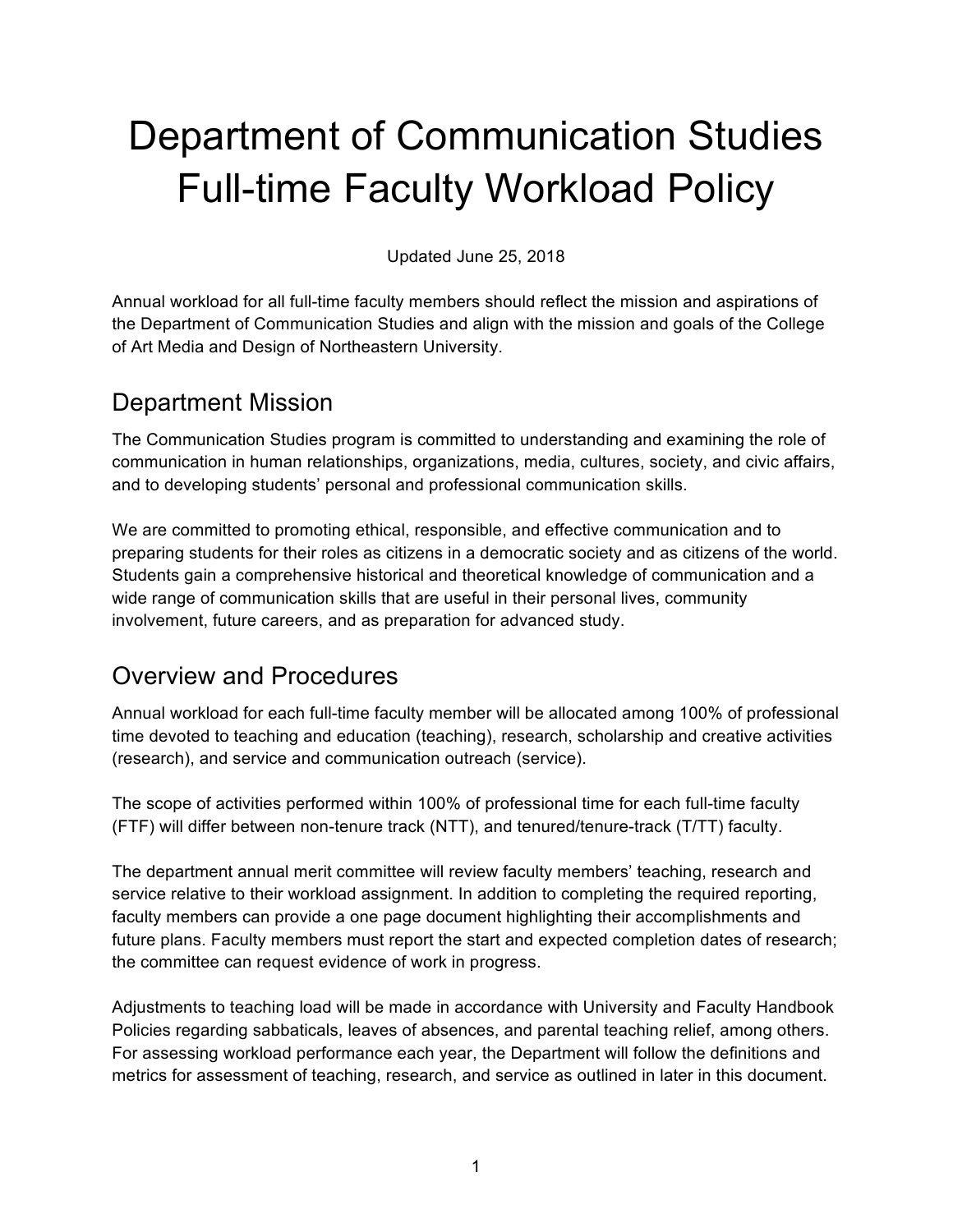## Core Expectations

In addition to specific service responsibilities, including committees and student advising, all fulltime faculty are expected to participate in the following:

- T/TT, NTT Teaching Professors, and Lecturers
	- actively participate in monthly Department faculty meetings.
	- participate in all other Department activities, including faculty searches and student-related activities (excluding Lecturers as appropriate).
- T/TT: participate in various self-studies and reviews of the Department that are initiated at the Department, College or University level.
- T (associate and full professors): attend and participate in all Department Tenure & Promotion Committee review meetings.
- T (full professors): attend and participate in all Full Professor Committee review meetings.

# Workload allocation by faculty type

- Lecturers
	- 80% teaching (6 courses per year)
	- 20% service
- Teaching Professors
	- 80% teaching (6 courses per year)
	- 20% service
- Tenure-track faculty during the probationary period:
	- 40% teaching (2-4 courses per year)
	- 50% research/creative activity
	- 10% service
- Tenured faculty:
	- 40% teaching (4 courses per year)
	- 40% research
	- 20% service
- Tenured Faculty: Research-inactive (see next section)
	- 75-90% Teaching (6-7 courses per academic year)
	- 10-25% Service

\*Tenure-track course releeases. See the document titled "CAMD Policy on Teaching Releases for Tenure-track Faculty" on CAMD's standard.

Note: For T/TT with joint appointments with tenure home in the Department of Communication, the workload policy of the Department of Communication will serve as the guiding mechanism to assess and assign workload. Annual evaluations of workload performance and potential adjustments in workload will be performed by the Department of Communication in conjunction with the Chair of the other academic departments or units in which the faculty member holds a joint (non-tenure-home) appointments and the Deans' offices should also be consulted. The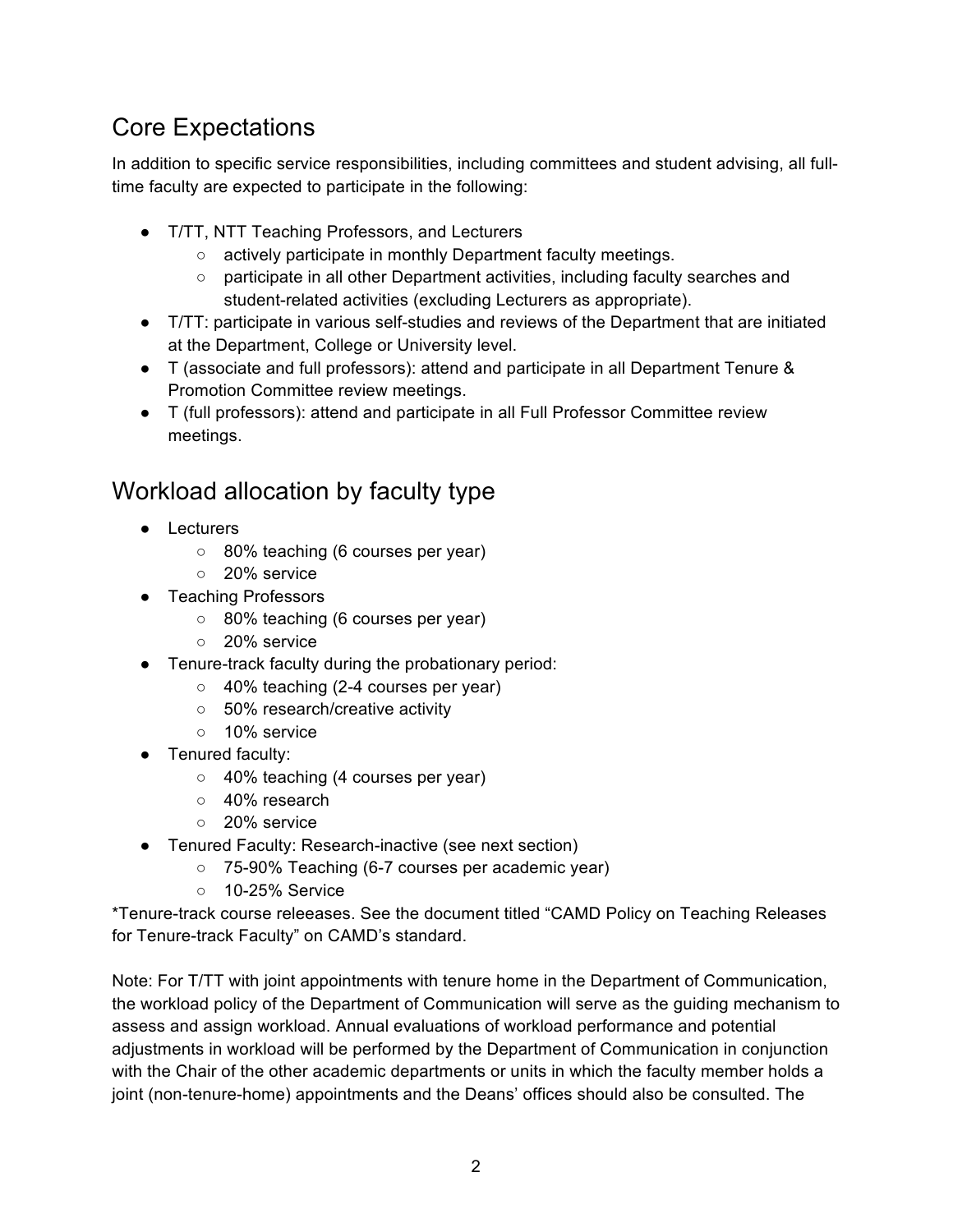percentage of appointment in the Department of Communication Studies and the non-tenurehome departments or units will be considered in final determinations of annual teaching and service expectations. In some cases, teaching and/or service activity may be rotated each academic year or every other academic year to ensure that the faculty member's professional activities support the overall goals of each appointing unit in proportion to their appointment percentages.

# Tenured Faculty Research Inactivity

Tenured faculty members who receive a *unsatisfactory* assessment for research and scholarship by merit review committees in at least 2 out of the previous 3 calendar years are deemed research inactive. This means the faculty member does not meet disciplinary expectations for progress on peer-reviewed long-term research, scholarly, or creative projects, applications for appropriate external funding, and regular dissemination of research/scholarship/creative activity in appropriate venues.

Once research inactivity has been determined through the annual merit review process, the unit head, in consultation with the Office of the Dean, will prepare a written improvement plan. The unit head will then meet with the faculty member and the Dean or his/her delegate on the improvements that need to be made. The unit head will also indicate in this meeting and in the written improvement plan that if improvements are not successful by the end of the next academic year, the faculty member's workload will be reallocated.

Research inactive faculty who wish to return to research active status can request reinstatement during the annual review with the merit committee and unit head. If a faculty member does not wish to be reinstated to research active status, the workload reallocation will be made and no further action will be necessary.

# **Teaching**

Faculty members are expected to engage in a range of teaching activities that provide a highquality education to students. Teaching excellence is understood to be essential for attracting outstanding students into the undergraduate and graduate programs. Teaching activities for all Communication Studies faculty include undergraduate and graduate courses, as well as supervising, training, and mentoring undergraduate, graduate, and postdoctoral students.

Teaching loads for Communication Studies faculty should be comprised of an equitable distribution of small/medium/large-enrollment courses with the goal of attaining a balanced load among all faculty. The development of new courses, refreshment of curricula and individual courses, and repetition of the same course preparation should be accounted for in attaining this balance.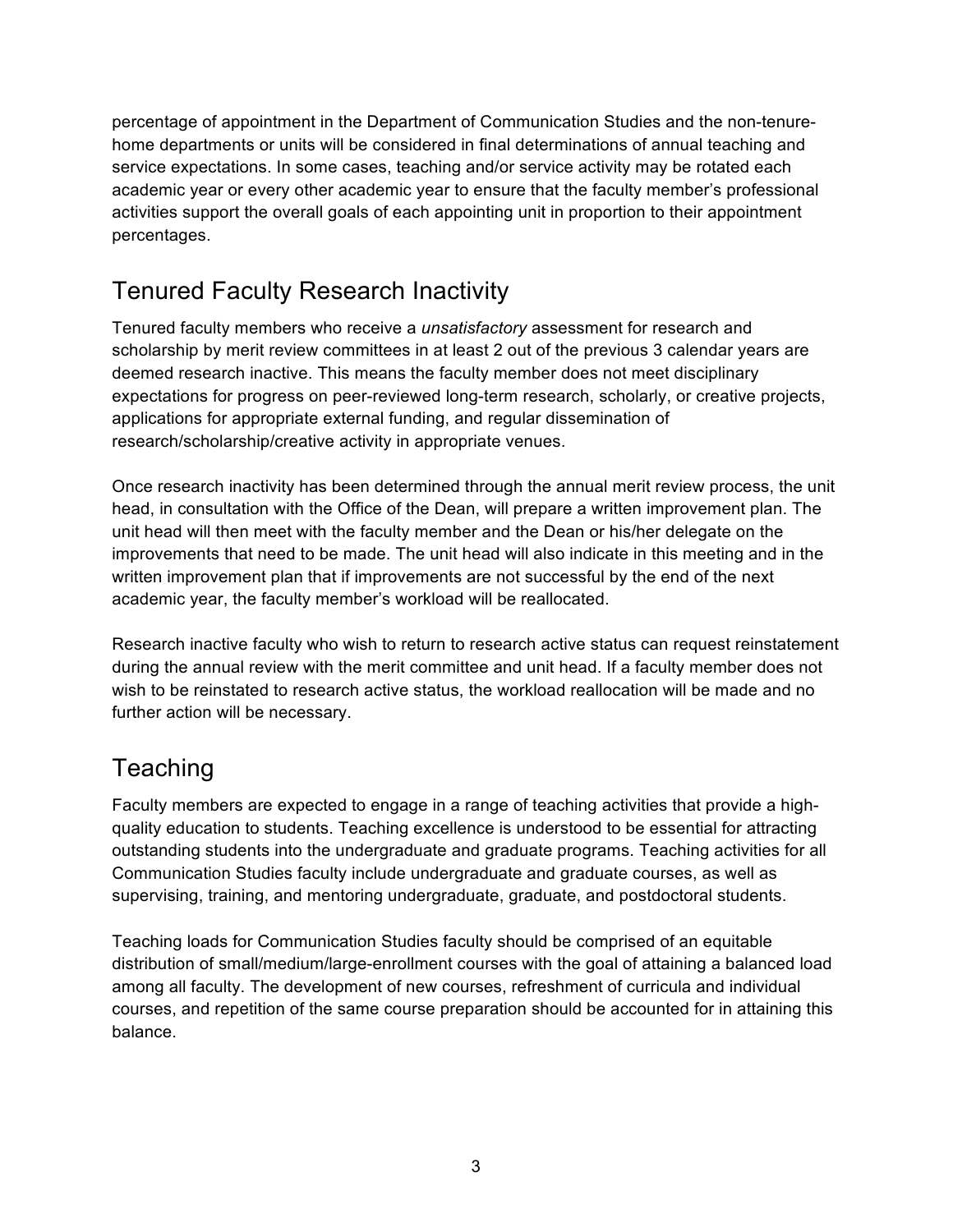#### Administration Load and Adjustments to Teaching

Administrative load is identified and defined by the Chair and course releases are granted in consultation with the Dean's office. Administrative responsibilities and the accompanying course releases are evaluated annually in consultation with the Dean of the College and they might include: serving as editor of a journal, coordinating courses with multiple sections, or assuming leadership roles in the department.

Examples of major professional activities that would be weighed by the Department merit committee in considering a reduction in annual teaching workload include:

- Editing a journal
- Coordinating the basic course
- Coordinating an area of the curriculum
- Assuming an administrative leadership role in the department
- Principal investigator or co-principal investigator on a major externally funded grant

#### **Service**

Faculty members are expected to perform service activities within the University. This service is critical in contributing to the quality and effectiveness of the Department of Communication Studies, CAMD, and the University. Such service responsibilities may include administrative duties, mentoring junior faculty colleagues, committee work, participating in search committees, aiding in policy or new program development, participating in diversity and inclusion initiatives, advising students, admissions events, community outreach, and involvement in comparable roles that contribute to the Department, College, and University.

Faculty contributions to professional activities are also considered service. These activities may include, among others, participation in conference organization, membership on professional committees, membership on editorial boards and review panels, reviewing papers and grant proposals, and outreach through professional societies.

### Research/Scholarship/Creative Activity

Faculty members are expected to engage in a range of research activities. Faculty can show research activity by any combination of the following:

- A current program of research through conference presentations/papers that may lead to book chapters or peer-reviewed journal articles.
- Serving as Principal Investigator or Co-Investigator on major externally funded grant projects and effectively leading research groups to produce conference presentations/papers, peer-reviewed journal articles, and book chapters.
- Participating in a major book project. This is typically a 4-7 year period inclusive of research, proposal, contract, and publication. During this period the faculty ought to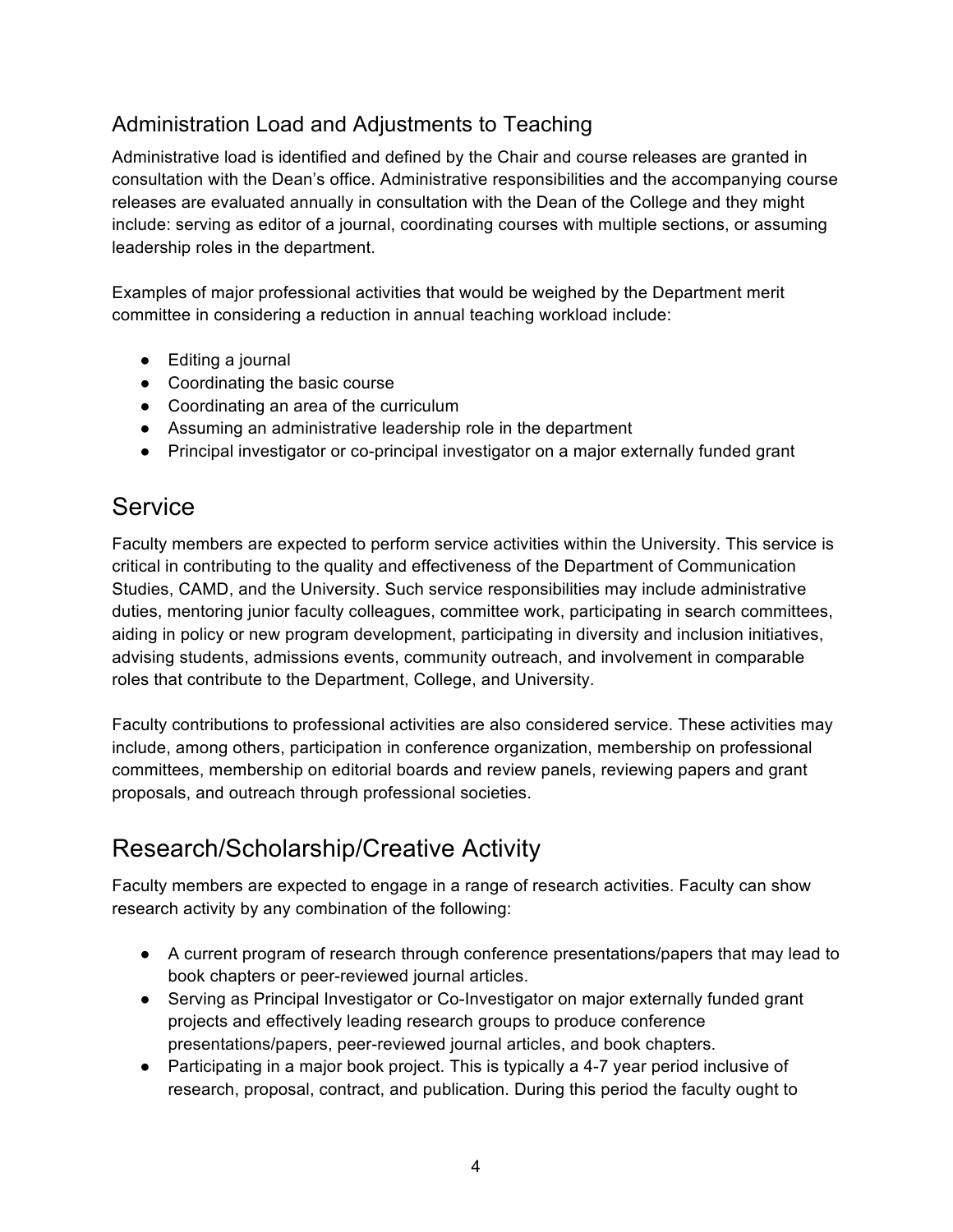show current research output by participating in conference presentations, publications, white papers, policy proposals, and media interviews.

- By partaking in participatory action research (PAR). As this is an approach to research in communities that emphasizes participation and action, researchers can demonstrate productivity in measurable outcomes-based research that includes the publication of book, reports, expert testimony, white papers, journal articles, the drafting and/or implementation of recommended changes by expert organizations.
- By the publication of policy-relevant reports that inform professional practice or policy change that are published and/or commissioned by expert organizations.
- By serving as editor or co-editor of an academic journal or an edited volume with an academic press that defines and cultivates a research agenda inclusive in the field.
- By producing documentaries and major multi-media projects.

#### Status and Revision of this Policy

The merit committee will review the Department of Communication Studies FTF Workload Policy annually and the current version will be distributed annually (via electronic format) to all full-time faculty members at the start of each academic year.

Should any faculty member wish to modify the policy, he or she should propose the changes for full discussion and vote at the next monthly Department faculty meeting; if the motion is approved by majority vote, the modification will be added to the policy, and the revised policy will be forwarded to the Dean of CAMD and the Provost's Office for consideration. The Provost's Office will review changes to workload policies once a year. If approved by the Dean and the Provost, the modification will be added to the policy with the date of modification, and the updated policy will then be electronically distributed to all faculty members, the Dean of CAMD, and the Office of the Provost.

Each full-time faculty member can, at any time, obtain a current list of workload assignments by request in writing from the Department Chair. The policy document will also be made freely available to any faculty member by written request through the Department of Communication Studies Main administrative office.

A copy of the Department workloads will also be provided to the CAMD Dean's Office at the start of each new academic year.